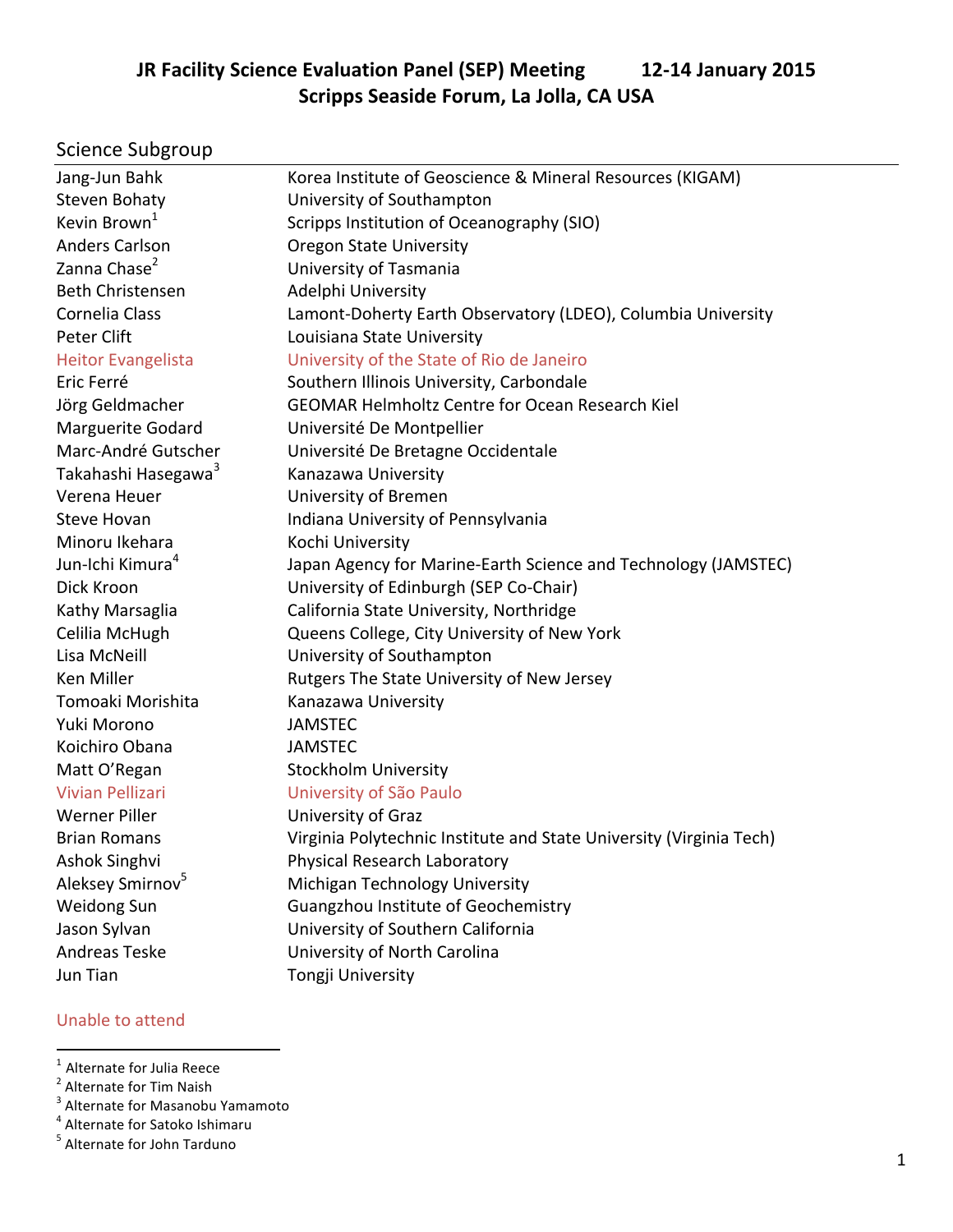# Site Subgroup

| Juichiro Ashi              | University of Tokyo                                                  |  |  |  |  |
|----------------------------|----------------------------------------------------------------------|--|--|--|--|
| James Austin               | University of Texas at Austin                                        |  |  |  |  |
| Serge Berné                | Université de Perpignan Via Domitia                                  |  |  |  |  |
| <b>Ben Clennell</b>        | Commonwealth Scientific and Industrial Research Organization (CSIRO) |  |  |  |  |
| Weiwei Ding <sup>6</sup>   | Second Institute of Oceanography                                     |  |  |  |  |
| Roger Flood                | <b>Stony Brook University</b>                                        |  |  |  |  |
| Sean Gulick                | University of Texas at Austin                                        |  |  |  |  |
| Sebastian Krastel          | Christian-Albrechts University at Kiel                               |  |  |  |  |
| Gwang Soo Lee <sup>7</sup> | <b>KIGAM</b>                                                         |  |  |  |  |
| David Long <sup>8</sup>    | <b>British Geological Survey</b>                                     |  |  |  |  |
| David Mallinson            | East Carolina University (SEP Co-Chair)                              |  |  |  |  |
| David Mosher               | Natural Resources Canada                                             |  |  |  |  |
| Dhananjai Pandey           | National Center for Antarctic and Ocean Research                     |  |  |  |  |
| Robert Pockalny            | University of Rhode Island                                           |  |  |  |  |
| <b>Tadeu Reis</b>          | <b>State University of Rio de Janeiro</b>                            |  |  |  |  |
| Derek Sawyer               | <b>Ohio State University</b>                                         |  |  |  |  |
| <b>Cleverson Silva</b>     | <b>Federal Fluminense University</b>                                 |  |  |  |  |
| Zhen Sun                   | South China Sea Institute of Oceanology                              |  |  |  |  |
| Gabriele Uenzelmann-Neben  | Alfred Wegner Institute                                              |  |  |  |  |
| Peter Vrolijk              | ExxonMobil                                                           |  |  |  |  |

## Liaisons and Observers

| Jamie Allan                                                                                       | National Science Foundation (NSF)                                            |  |  |  |
|---------------------------------------------------------------------------------------------------|------------------------------------------------------------------------------|--|--|--|
| Carlos Alvarez-Zarikian                                                                           | JOIDES Resolution (JR) Science Operator (JRSO) - Texas A&M University (TAMU) |  |  |  |
| Rita Bauer                                                                                        | Intern. Ocean Discovery Prog. (IODP) Science Support Office (SSO) - SIO      |  |  |  |
| Keir Becker                                                                                       | IODP Forum Chair - University of Miami                                       |  |  |  |
| Carl Brenner                                                                                      | LDEO, Columbia University                                                    |  |  |  |
| Dru Clark                                                                                         | <b>IODP SSO-SIO</b>                                                          |  |  |  |
| European Consortium for Ocean Res. Drilling (ECORD) Science Operator (ESO)<br><b>Sarah Davies</b> |                                                                              |  |  |  |
| Nobu Eguchi<br>JAMSTEC Center for Deep Earth Exploration (CDEX)                                   |                                                                              |  |  |  |
| <b>Holly Given</b>                                                                                | IODP SSO (Director) - SIO                                                    |  |  |  |
| Karsten Gohl                                                                                      | <b>ECORD Facility Board (Chair)</b>                                          |  |  |  |
| Susan Humphris                                                                                    | JR Facility Board Chair - Woods Hole Oceanographic Institution               |  |  |  |
| <b>Tom Janecek</b>                                                                                | <b>NSF</b>                                                                   |  |  |  |
| Barry Katz                                                                                        | Chevron                                                                      |  |  |  |
| Yoshi Kawamura                                                                                    | <b>JAMSTEC</b>                                                               |  |  |  |
| Yuzuru Kimura                                                                                     | Ministry of Education, Culture, Sports, Science and Technology (MEXT)        |  |  |  |
| Adam Klaus                                                                                        | <b>JRSO-TAMU</b>                                                             |  |  |  |
| Denise Kulhanek                                                                                   | JRSO-TAMU                                                                    |  |  |  |
|                                                                                                   |                                                                              |  |  |  |

#### Unable to attend

 <sup>6</sup> Alternate for Jiabiao Li

<sup>&</sup>lt;sup>7</sup> Alternate for Seung-Sep Kim<br><sup>8</sup> Alternate for Mads Huuse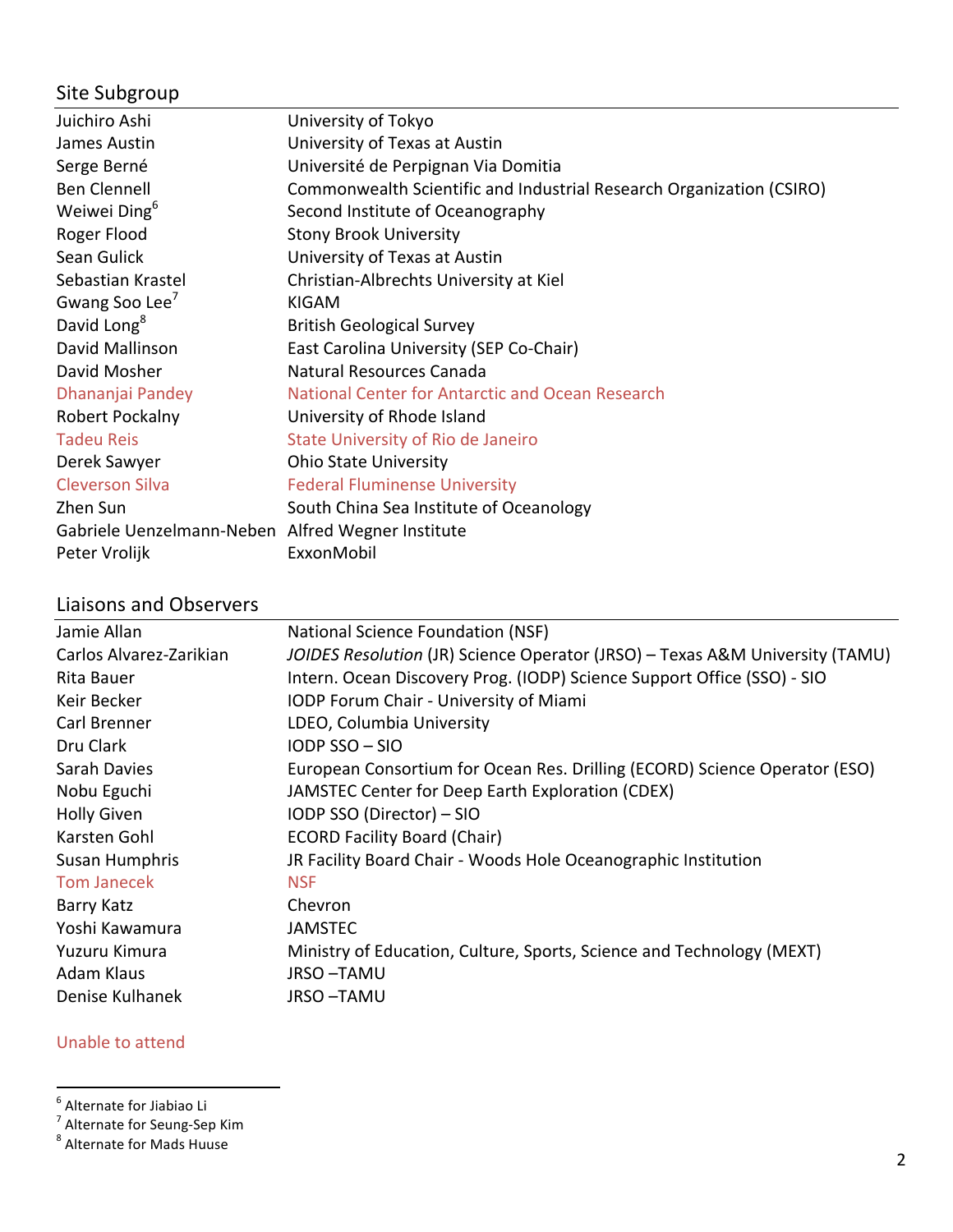# Liaisons and Observers (cont.)

| Mitch Malone        | <b>JRSO-TAMU</b>          |
|---------------------|---------------------------|
| Sally Morgan        | <b>ECORD ESO</b>          |
| Chris Olson         | IODP SSO-SIO              |
| Kentaro Saeki       | <b>MEXT</b>               |
| Angela Slagle       | LDEO, Columbia University |
| Karen Stocks        | IODP SSO-SIO              |
| Meagan Thompson     | <b>NSF</b>                |
| <b>Shouting Tuo</b> | <b>IODP China</b>         |
| Michiko Yamamoto    | <b>IODP SSO - SIO</b>     |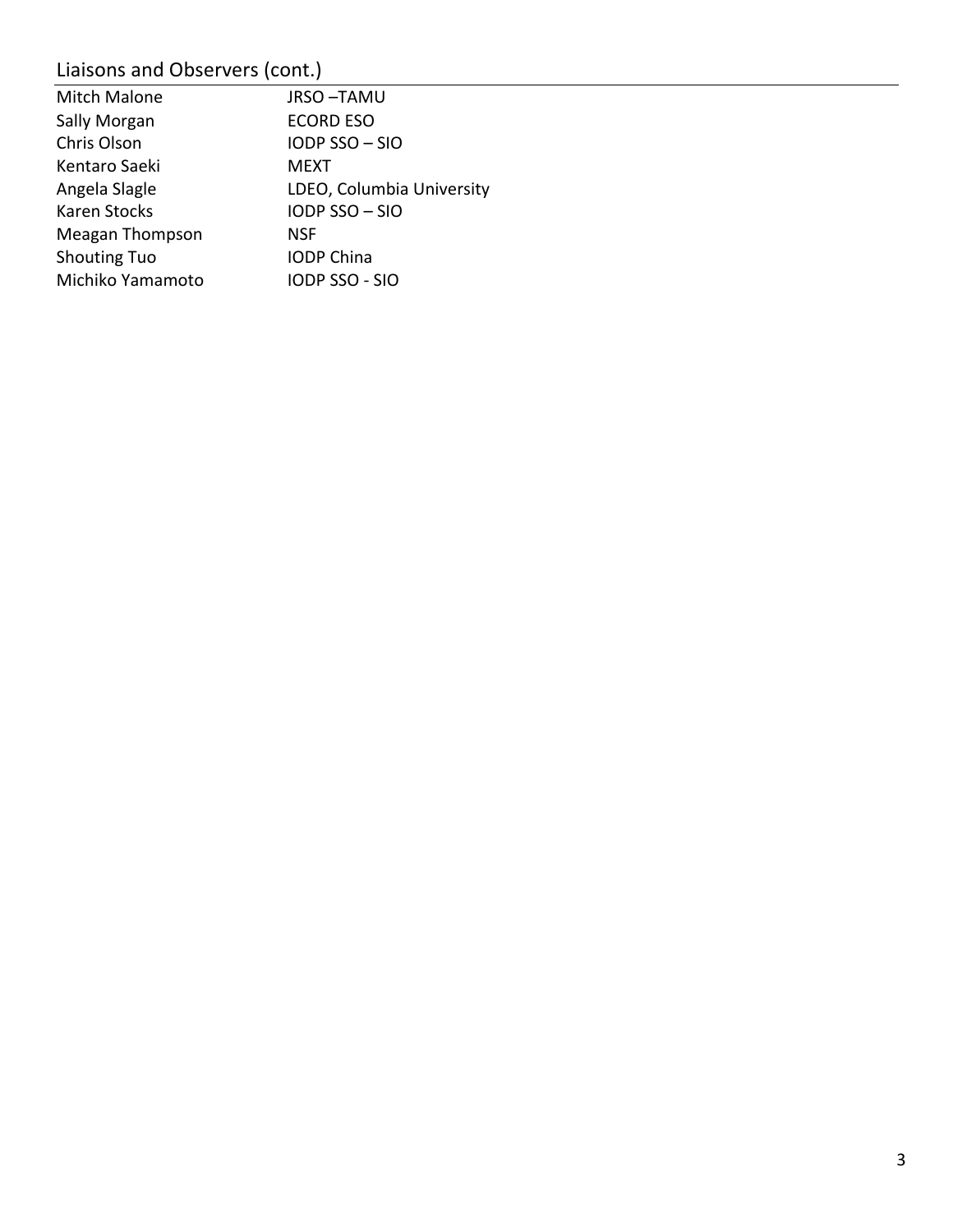#### **1. Welcome and Introductions**

#### 1.1 Call to Order and Self-Introductions

SEP Co-Chair, Dick Kroon, called the meeting to order and asked attendees to perform self-introductions.

#### 1.2 Logistical Announcements

IODP Science Support Office (SSO) Director, Holly Given, welcomed the attendees to Scripps Institution of Oceanography (SIO) and she reviewed, along with Rita Bauer (IODP SSO Project Coordinator) the basic logistics for the meeting.

#### 1.3 Approval of Meeting Agenda

Dr. Kroon reviewed the agenda and introduced two items that had been added to the previously distributed version. The panel approved the agenda.

#### **2. Questions and Answers to Agency and IO Reports**

The Agency and IO Reports were provided to the panel members (for their review) approximately 1 month prior to the meeting and are now available at www.iodp.org/meeting-presentations. The reports included the:

- ECORD Facility Board Report
- ECORD Activity Report
- ESO Report
- *JOIDES Resolution* (JR) Facility Board Report
- JR Science Operator (JRSO) Report
- MEXT-CDEX Report
- NSF Report
- SSO Proposal Statistics Summary

Dr. Kroon asked the attendees if they had questions regarding these reports and no questions were voiced.

#### **3. Science Support Office Report**

Dr. Given introduced the SSO staff and reviewed their roles and responsibilities; highlighting Dr. Michiko Yamamoto as the primary contact and person responsible for proposal issues and questions. Dr. Given reviewed the latest numbers/distributions of proposals, demonstrated the KML feature on www.iodp.org, reminded panelists to be familiar with the most current version of policy documents such as the Proposal Submission Guidelines, and reviewed the issues to be discussed at the small group meeting, which was held Thursday 15 January, 2015.

More information is provided in Dr. Given's PowerPoint presentation, which is posted at www.iodp.org/meeting-presentations.

#### **4. IODP-ICDP Amphibious Drilling Program (ADP) Proposal Process – Ken Miller**

Ken Miller summarized the Draft ICDP-IODP proposal review guidelines, which was prepared by a committee of IODP Forum and SEP Members and ICDP Exec Committee / Science Advisory Group members. The goal in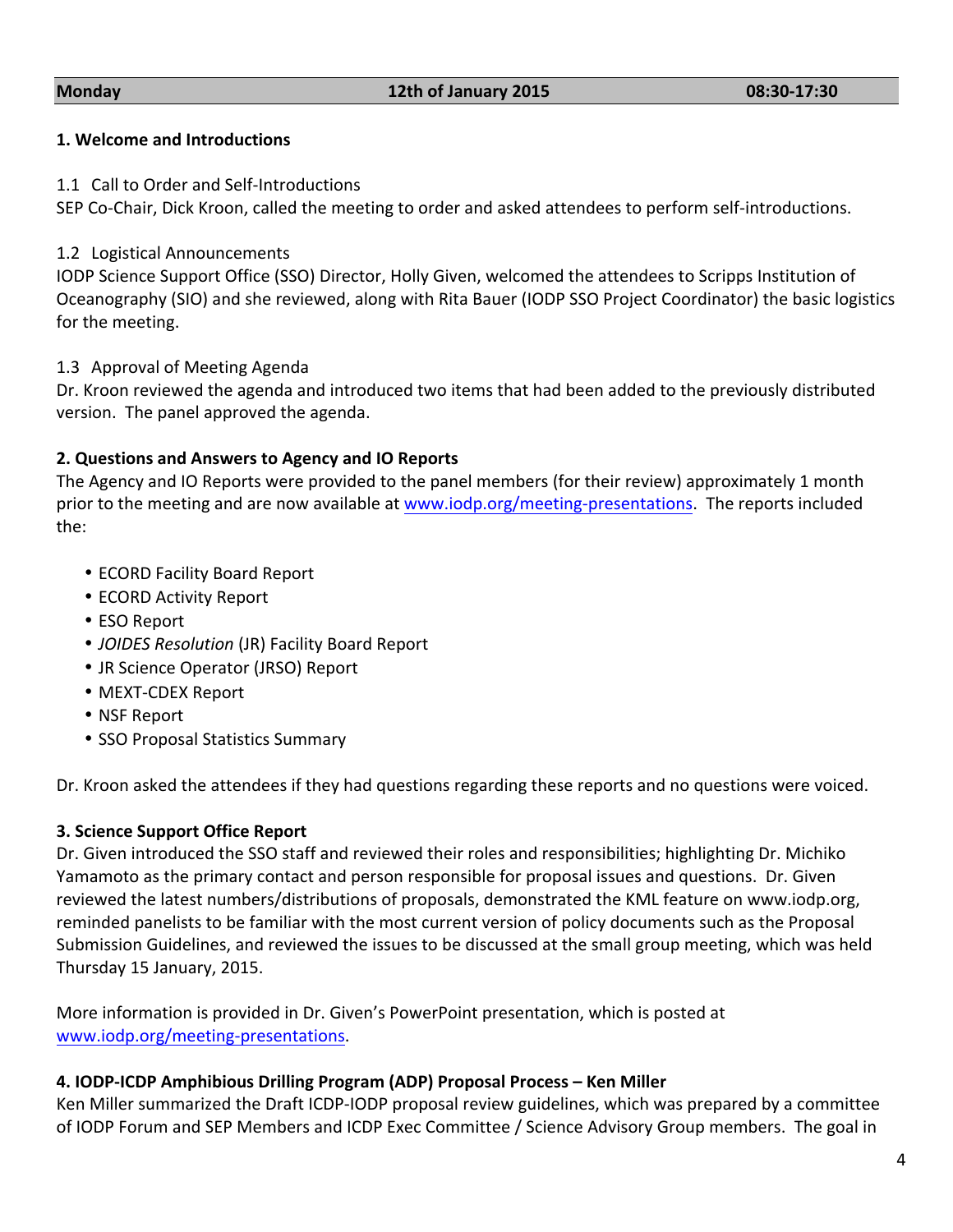presenting the document at this SEP meeting was to get the SEP's conceptual endorsement of this draft, then move the next version to the ICDP's Science Advisory Group (SAG), and finally to the appropriate Facility Boards for approval. If approved, both programs could implement the guidelines by next January. Dr. Miller pointed out that the ICDP is aware that they will benefit from the use of the SEP and its processes. The ICDP SAG members were happy to know that proposals would be "better vetted" through the SEP.

More information is provided in Dr. Miller's PowerPoint presentation, which is posted at www.iodp.org/meeting-presentations.

#### **5. Nagoya Protocol – Yuki Morono**

Implemented on October 12, 2014, this protocol to the Convention on Biodiversity requires "prior informed consent" for bio-resource sampling within a participating nation's EEZ. Most participating nations have not yet standardized their policies, regulations, or applications, nor have they fully established which government office will provide this consent. Mitch Malone confirmed that this is a correct summary, and stressed that this is a particular challenge for expeditions where no microbiology sampling is planned, but some sampling could happen eventually. He noted, however, that this applies only to those samples collected after October 2014.

Dr. Morono recommended that the SEP begins to think about how this issue will be managed and/or addressed (draft a policy), and that the SEP may need to notify current proponents of this issue (perhaps via a note on their response letter). Karsten Gohl (ECORD FB Chair) stated that it may be too early in the process to draft a policy, but Dr. Allan pointed out that the SEP should be aware of this protocol as another item to consider when judging the appropriateness and feasibility of a proposal.

More information is provided in Dr. Morono's PowerPoint presentation, which is posted at www.iodp.org/meeting-presentations.

#### **6. The Proposal Review and Advisory Process**

6.1 Review Procedures

Dr. Kroon and Dave Mallinson (SEP Co-Chairs) summarized the review process as follows:

- Review procedures:
	- $\circ$  Highlights from the SEP Terms of Reference
	- $\circ$  General evaluation criteria for IODP proposals and response letters
	- $\circ$  Rating of the proposal (after external review)
	- $\circ$  Characterizing the Site Survey Data
	- o WD Preparation of Proposal reviews
	- o Proposal Evaluation Form
	- $\circ$  Co-Chief recommendations completed offline after the review
	- o Actions for Panelists with Conflicts of Interest
- Evaluation of (possible review result for) revised proposals submitted the  $1<sup>st</sup>$  of October
- Evaluation of (possible review result for) new proposals submitted the  $1<sup>st</sup>$  of October
- Co-Chairs stressed the need for closer review of drilling plans

More information is provided in Dr. Kroon's PowerPoint presentation, which is posted at www.iodp.org/meeting-presentations.

Additional topics discussed in more detail were: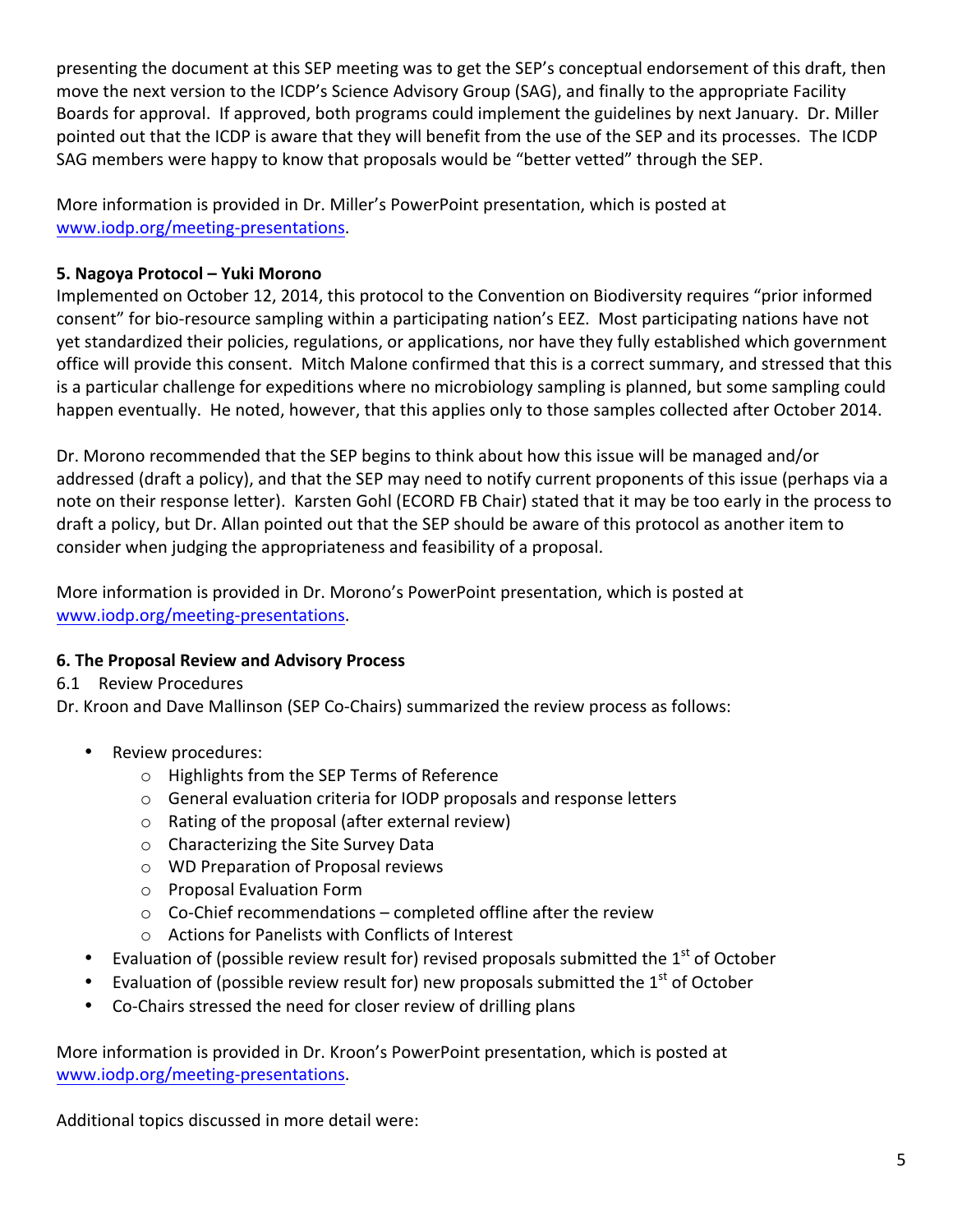- Use of the word deactivate: Dr. Kroon proposed to switch to the word reject, but several panel members reminded him that at the June meeting, the panel had agreed to stay with deactivate as a way to encourage proponents.
- Holding Bin terms: Jamie Austin asked if the SEP had a limit on the length of time a proposal could or should stay in the Holding Bin? This topic was deferred for discussion at the Small Group Meeting (see above).
- Increase in volume and decrease in quality of site data submitted by proponents: Dr. Mallinson recommended that the SEP clarify the types of data the Site reviewers DON'T need as a way to reduce the clutter. Barry Katz recommended the group produce one or two samples of "good" packages, so proponents can better understand what they should provide.
- Keeping watchdog (WD) teams consistent and/or tracking WD dialogue for a given proposal: Sean Gulick and Zhen Sun recommended that all e-mails related to WD-Proponent discussions be copied to the SSO or the SSDB, as a way to archive discussions regarding any given proposal. Denise Kulhanek recommended that each annual WD spreadsheet be kept in a single WD workbook to assist in tracking the history of WD assignments for any given proposal.

#### **7. Review of Proposals**

7.1 Revised Proposals

The SEP began their reviews of revised proposals.

#### **17:00 Meeting Adjourned for the Day**

**Tuesday 13th of January 2015 08:30-17:30** 

#### **7. Review of Proposals (Continued)**

7.1 Revised Proposals (Continued)

The SEP completed their reviews of revised proposals.

#### 7.2 External Review Proposals

The SEP completed their reviews of external review proposals.

#### 7.3. New Proposals

The SEP began their reviews of new proposals.

#### **17:30 Meeting Adjourned for the Day**

**Wednesday 14th of January 2015 08:30-16:30** 

#### **7. Review of Proposals (Continued)**

7.3 New Proposals (Continued)

The SEP completed their reviews of new proposals.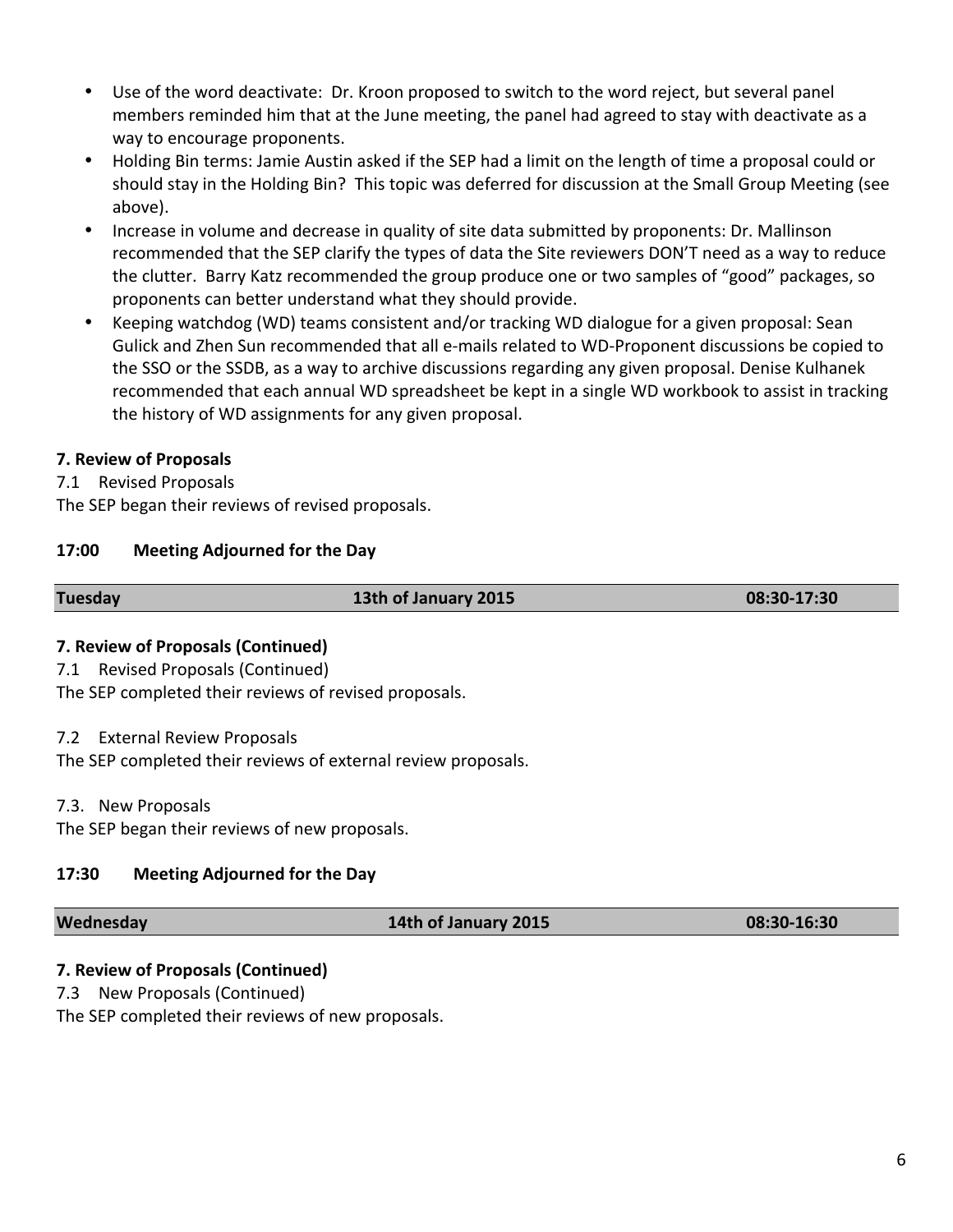#### **8. Summary of SEP Review Results**

| Proposal# Type |                    | PI                      | <b>Stage</b> | Platform   | <b>Theme</b>    | <b>Result</b>                              |
|----------------|--------------------|-------------------------|--------------|------------|-----------------|--------------------------------------------|
| 618            | Add5 (Full3) Clift |                         | <b>JRFB</b>  | <b>JR</b>  | $\overline{CO}$ | New data, site relocation                  |
|                |                    |                         |              |            |                 | needed / limited                           |
|                |                    |                         |              |            |                 | stratigraphic coverage, but<br>still good. |
| 760            | Full               | <b>Hobbs</b>            | <b>SEP</b>   | JR.        | CO              | <b>Forward to JRFB</b>                     |
| 770            | Add (Full3)        | Sato                    | <b>HB</b>    | <b>JR</b>  | EC, EM          | HB                                         |
| 771            | Full <sub>2</sub>  | Hodell                  | <b>SEP</b>   | <b>JR</b>  | CO              | <b>External review</b>                     |
| 818            | Full               | de Ronde                | <b>SEP</b>   | <b>JR</b>  | EC              | <b>External review (fast track)</b>        |
| 834            | Full               | <b>Uenzelmann-Neben</b> | <b>SEP</b>   | <b>JR</b>  | CO, EC          | <b>Revise</b>                              |
| 835            | Full               | <b>Kodaira</b>          | <b>SEP</b>   | Chikyu     | <b>EM</b>       | <b>Revise</b>                              |
| 841            | APL <sub>2</sub>   | Pecher                  | <b>SEP</b>   | <b>JR</b>  | <b>EM</b>       | <b>Holding Bin</b>                         |
| 857            | MDP <sub>2</sub>   | Camerlenghi             | <b>SEP</b>   | JR+Chikyu  | <b>BF</b>       | <b>Remain at SEP</b>                       |
| 865            | Full               | <b>Hinrichs</b>         | <b>SEP</b>   | NR-Chikyu  | <b>BF</b>       | <b>Forward to CIB</b>                      |
| 866            | Pre                | Strasser                | <b>SEP</b>   | <b>MSP</b> | EM              | Develop Full                               |
| 867            | pre                | Rohling                 | <b>SEP</b>   | <b>MSP</b> | CO              | Deactivate                                 |
| 868            | Full               | Hernandez-Molina        | <b>SEP</b>   | <b>JR</b>  | CO              | Deactivate                                 |
| 869            | Pre                | Okazaki                 | <b>SEP</b>   | <b>JR</b>  | CO              | Deactivate                                 |
| 870            | Pre                | Lacasse                 | <b>SEP</b>   | JR         | $E$ C           | Deactivate                                 |
| 871            | Pre                | Heap                    | <b>SEP</b>   | Chikyu     | CO EC BF        | Develop Full                               |
| 872            | Pre                | Parr                    | <b>SEP</b>   | <b>JR</b>  | EC              | Deactivate                                 |
| 873            | Pre                | Lamy                    | <b>SEP</b>   | JR         | CO              | Deactivate                                 |
| 874            | Pre                | Friedrich               | <b>SEP</b>   | JR         | CO              | Develop Full                               |
| 875            | Pre                | Jovane                  | <b>SEP</b>   | JR         | CO              | Develop Full                               |
| 876            | Pre                | Phipps Morgan           | <b>SEP</b>   | JR+Chikyu  | EC              | Develop Full                               |
| 877            | Full               | Schwenk                 | <b>SEP</b>   | JR         | CO              | Deactivate                                 |
| 878            | <b>CPP</b>         | Sun                     | <b>SEP</b>   | <b>JR</b>  | EC              | <b>Holding Bin</b>                         |
| 879            | Full               | McNeill                 | <b>SEP</b>   | <b>MSP</b> | $E$ C           | <b>External review</b>                     |
| 880            | <b>APL</b>         | Moe                     | <b>SEP</b>   | Chikyu     | Engineering     | Revise                                     |
| 881            | Pre                | Almeida                 | <b>SEP</b>   | <b>JR</b>  | <b>BF</b>       | Deactivate                                 |
| 882            | Pre                | Vannucchi               | <b>SEP</b>   | JR         | EC              | Develop Full                               |
| 883            | Pre                | Sager                   | <b>SEP</b>   | JR         | EC              | Deactivate                                 |
| 884            | <b>CPP</b>         | Holford                 | <b>SEP</b>   | JR         | CO EC           | Revise                                     |



: Came back from external review

: Revised

 $|:$  New

### **9. Review of Motions and Consensus Items**

The Co-Chairs did not address this agenda item.

### **10. Schedule of Next SEP Meeting**

Dr. Kroon confirmed that the next meeting would be held in Brest, France on June 29, 30 and July 1, 2015, and the SSO determined via doodle poll that the best dates for the first 2016 meeting are January 12-14 at Scripps Institution of Oceanography.